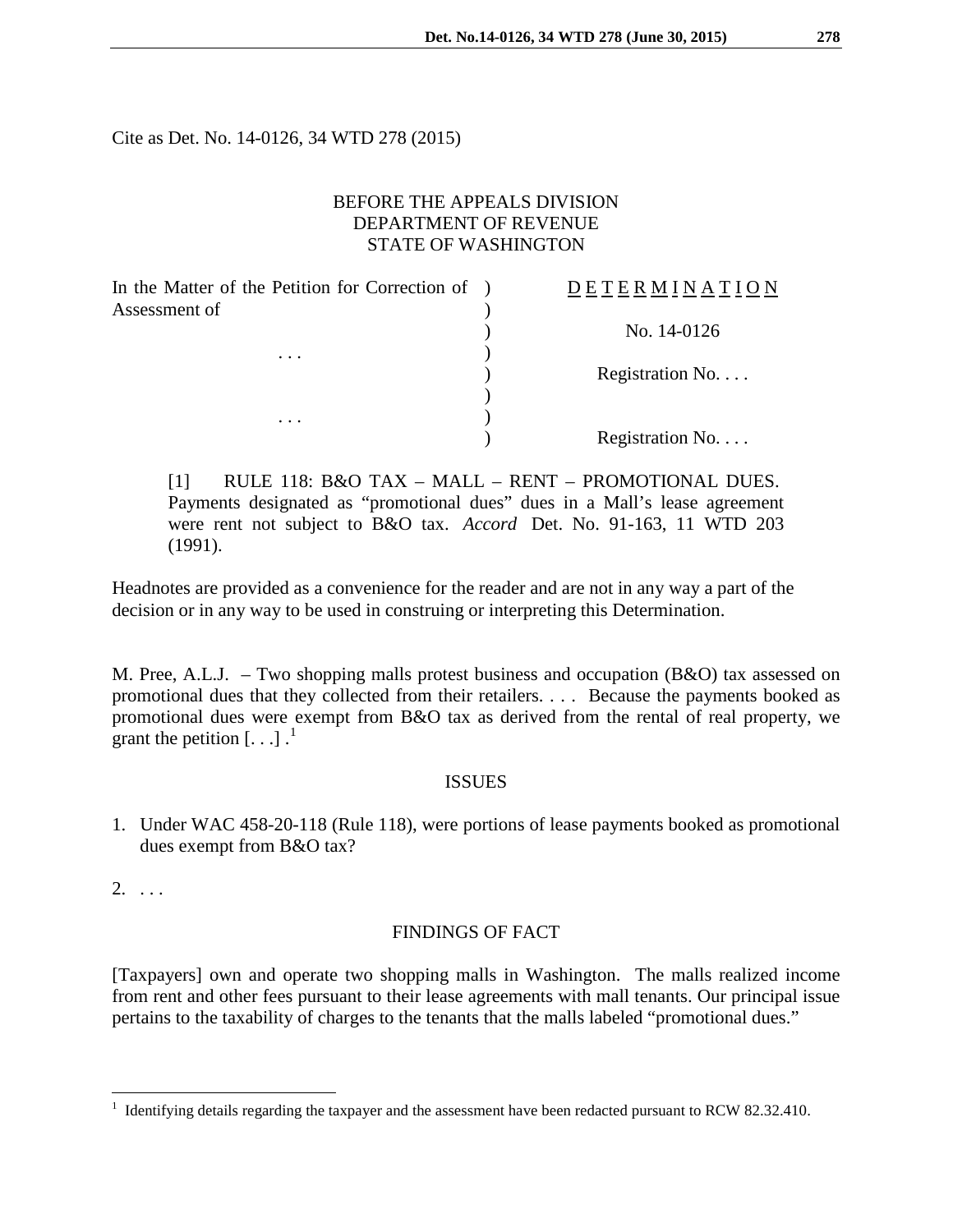The Department of Revenue (Department) reviewed the taxpayers' books and records for the period from January 1, 2005, through June 30, 2008. As a result of the examination, the Department's Audit Division issued assessments against each of the malls. Document No. . . . totaled \$. . . against [Taxpayer A]. [Taxpayer A] appealed \$. . . of that assessment, which it attributes to denial of a credit for service business and occupation (B&O) tax on amounts it received for promotional dues. [Taxpayer A] does not appeal the balance of that assessment.

Document No. . . . totaled \$. . . against [Taxpayer B]. [Taxpayer B] appealed \$. . . of that assessment, which it attributes to denial of a credit for service B&O tax on amounts received for promotional dues, and the assessment of use tax and/or deferred sales tax on the equipment acquired through a third party, . . . . [Taxpayer B] does not appeal the balance of that assessment.

The malls provided a copy of a lease agreement, which they state was representative of the leases from which they book [as] promotion[al] dues. The agreement required the tenants to pay the taxpayer rent based upon a minimum amount computed from the square footage of the space occupied by the tenant plus a percentage of the tenant's sales. In addition, the agreement required the tenants to pay an "operating cost charge" plus a proportionate share of taxes.

The agreement also required tenants to pay as "promotional dues" the greater of an amount computed by multiplying the squared footage of the leased space by an amount (e.g. \$1.50/square foot) or a fixed sum (\$1,000) increased by a percentage (e.g. 4%) each year under the lease. Under the agreement, the malls could determine how they would use the funds for professional advertising and promotional services to benefit all their tenants. The malls did not directly engage in advertising. They hired third parties for the advertising service. The malls booked these amounts as promotional dues, and the Audit Division assessed B&O tax on the promotional dues account under the service and other activities classification.

The malls note that, under the lease agreement, the failure of a tenant to pay any amount due to be a default, which results in a breach of the lease and possible eviction of the tenant. Another provision of the lease deemed all amounts due from the tenant to be "rent." The malls reason that because the promotional dues were deemed rent (as were taxes and the operating cost charge), and linked to default and eviction, that the dues should be considered as payment for the real estate and, therefore, exempt from B&O tax.

. . .

#### ANALYSIS

Washington imposes the B&O tax on every person for the act or privilege of engaging in business activities in Washington. RCW 82.04.220. The tax is measured by applying particular rates against the value of products, gross proceeds of sales, or gross income of the business as the case may be. RCW 82.04.220. The tax rate or rates applicable to a particular taxpayer depend on the type of activity or activities in which the taxpayer engages, absent an available exemption.

Rule 118 exempts from the B&O tax amounts "derived from" the lease or rental of real estate... . . The exemption does not extend, for example, to "amounts derived from engaging in any business wherein a mere license to use or enjoy real property is granted." Rule 118(1).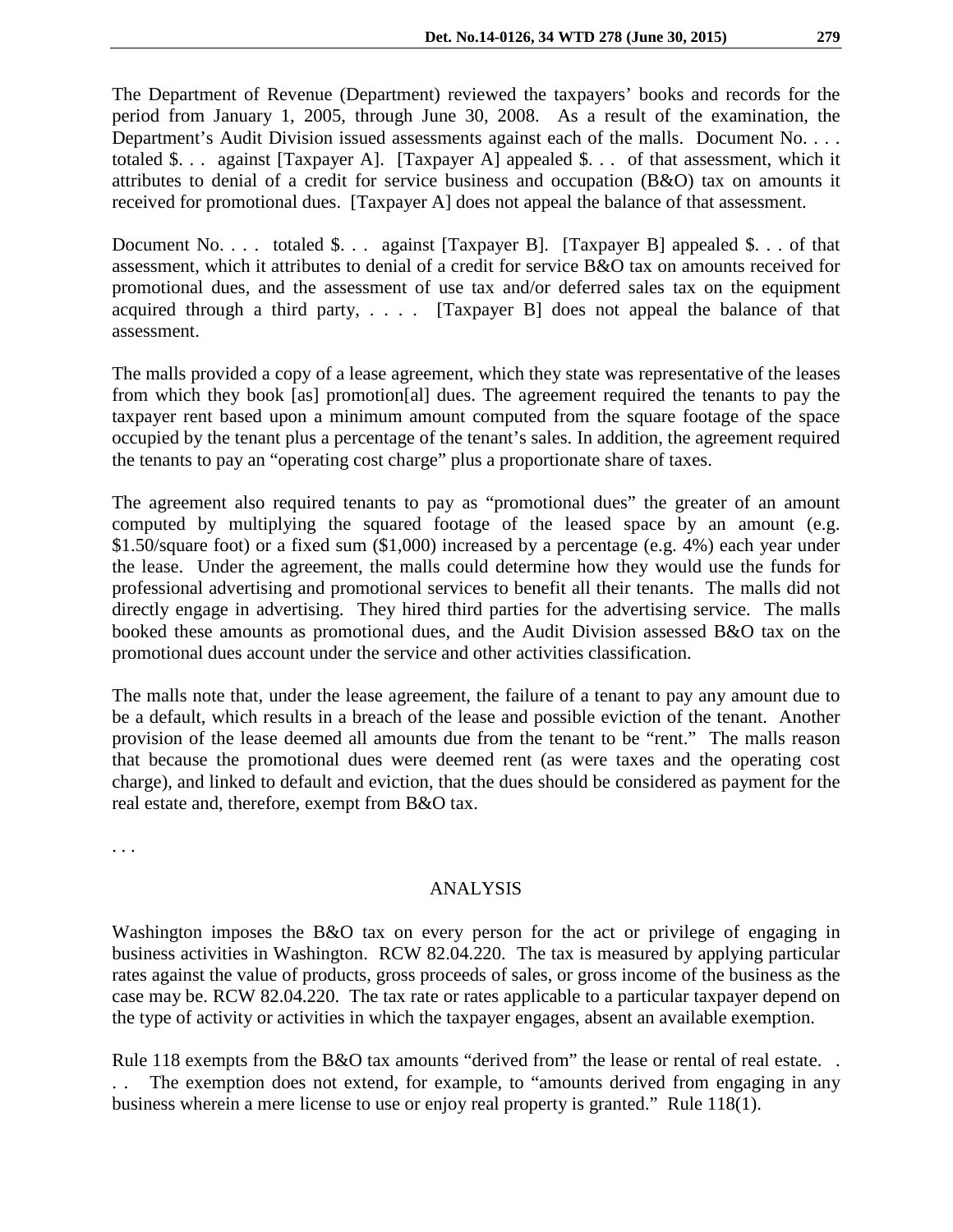In Washington, the rules of construction that apply to contracts also apply to leases. *Seattle-First Nat'l Bank v. Westlake Park Assocs*., 42 Wn. App. 269, 272, 711 P.2d 361 (1985). "The goal of contract interpretation is to carry out the intent of the parties as manifested, if possible, by the parties' own contract language." *Hearst Commc'ns, Inc. v. Seattle Times Co*., 154 Wn.2d a493, 504, 115 P.3d 262 (2005). The words that the parties use are given "their ordinary, usual, and popular meaning unless the entirety of the agreement clearly demonstrates a contrary intent." *Id*. at 504. In this case, the parties deemed all amounts due under the contract, including promotional dues, to be rent. . . . Accordingly, we must still consider whether those amounts are "derived from" the lease of real property, such that the amounts are exempt from B&O tax under Rule 118.

Rules of statutory construction also apply to administrative rules and regulations. *State v. Burke*, 92 Wn.2d 474, 478, 598 P.2d 395 (1979). If an administrative rule or regulation is clear on its face, its meaning is to be derived from the plain language of the provision alone. *Cannon v. Dep't of Licensing*, 147 Wn.2d 41, 56, 50 P.3d 627 (2002). We look no further than the plain language of a facially unambiguous administrative regulation. *[Cockle v. Dep't of Labor & Indus.,](http://web2.westlaw.com/find/default.wl?tf=-1&rs=WLW10.08&serialnum=2001078684&fn=_top&sv=Split&tc=-1&pbc=44483CAA&ordoc=2015526050&findtype=Y&db=4645&vr=2.0&rp=%2ffind%2fdefault.wl&mt=230)* 142 [Wn.2d 801, 807, 16 P.3d 583 \(2001\).](http://web2.westlaw.com/find/default.wl?tf=-1&rs=WLW10.08&serialnum=2001078684&fn=_top&sv=Split&tc=-1&pbc=44483CAA&ordoc=2015526050&findtype=Y&db=4645&vr=2.0&rp=%2ffind%2fdefault.wl&mt=230)

In general, the term "rent" is the consideration paid for the use, enjoyment, possession, or occupation of property; in a broader sense, it is the compensation or fee paid, usually periodically, for the use of any rental property, land, buildings, etc. 49 Am. Jur. 2d Landlord and Tenant § 546 (2014). It is the means by which landlords make a profit on their property. *Id*. However, rent may be distinguished from such miscellaneous charges as unreasonable wear and tear penalties, late charges, and security deposits. *Id.*; *see also* Det. No. 09-0213, 29 WTD 75, 78 (2010)(where we upheld an assessment of B&O tax on income from late fees charged to tenants because they were "not taken or received for the lease or rental of real estate"). Certain additional charges, e.g., for utilities that are "a part of the normal and customary landlord-tenant relationship" may also not be subject to B&O tax. *See* WAC 458-20-205.

In this case, the malls enter into agreements with their tenants whereby they both lease space to some tenants and provide licenses to use space to other tenants. At issue here are the "promotional dues" that the taxpayers charge their tenants in the lease agreements and whether those dues are [payments for] the lease of space, thereby making them exempt from tax under Rule 118.

. . . In other words, the promotional fees must be received from tenants as part of the normal and customary mall rent and not be, for example, a miscellaneous or financial charge.

Clauses in mall lease agreements requiring tenants to pay mall owners promotional fees are common. The IRS recognizes that under I.R.C.  $\S$  856(d)(1)(B), rents from real estate include charges for services customarily furnished or rendered in connection with the rental of real property, whether or not such charges are separately stated. Treas. Reg. Section  $\S 1.856-4(b)(1)$ provides that services provided to tenants of a particular building will be considered customary if, in the geographic market in which the building is located, tenants in buildings that are of a similar class are customarily provided with the service. The IRS recognizes that promotional dues for promotional services a mall provided to the tenant are considered customary for mall rentals. *See* I.R.S. P.L.R. 9536013, 06/08/1995. We [recognize] the same . . .[here], that the